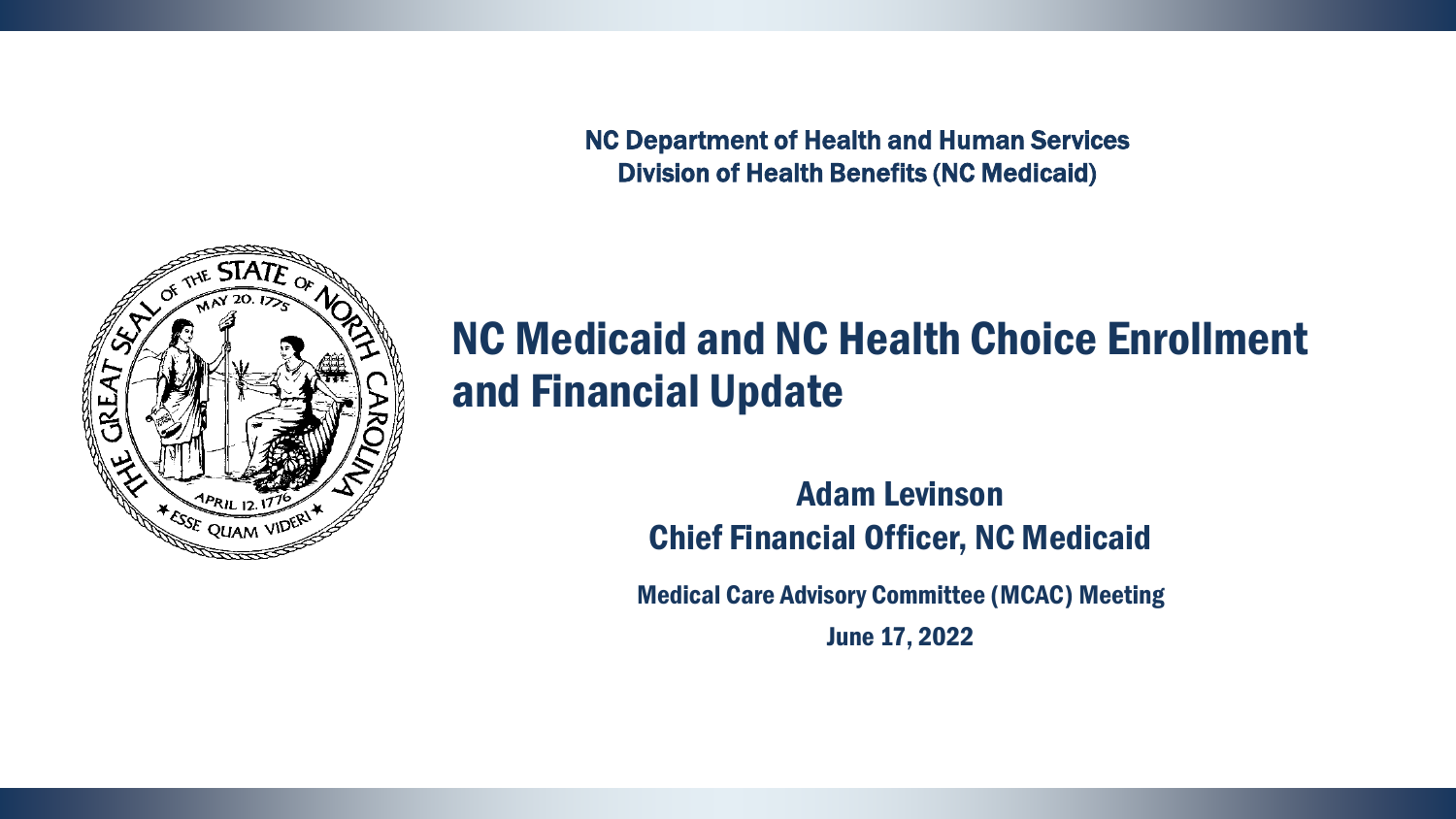# Monthly Medicaid Enrollment by Category, Change Since Start of PHE



*Source: Monthly Medicaid Enrollment Report, May 2022*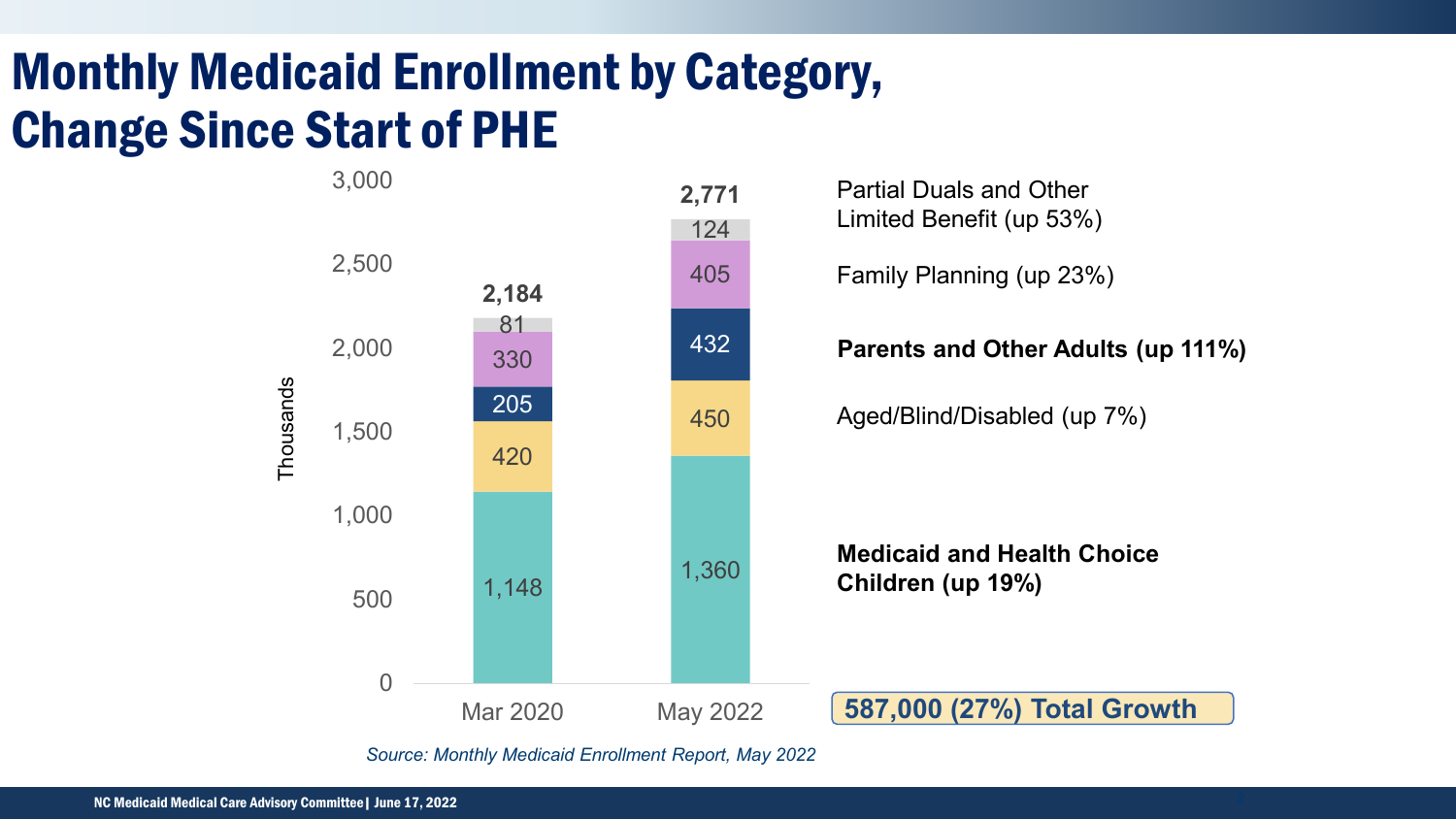## Monthly Medicaid Enrollment by Month, Actual & Forecast (Excluding Family Planning)



*Source: Monthly Member Enrollment Report produced by BIA, May 2022 DHB/OSBM Enrollment Forecast, April 2022*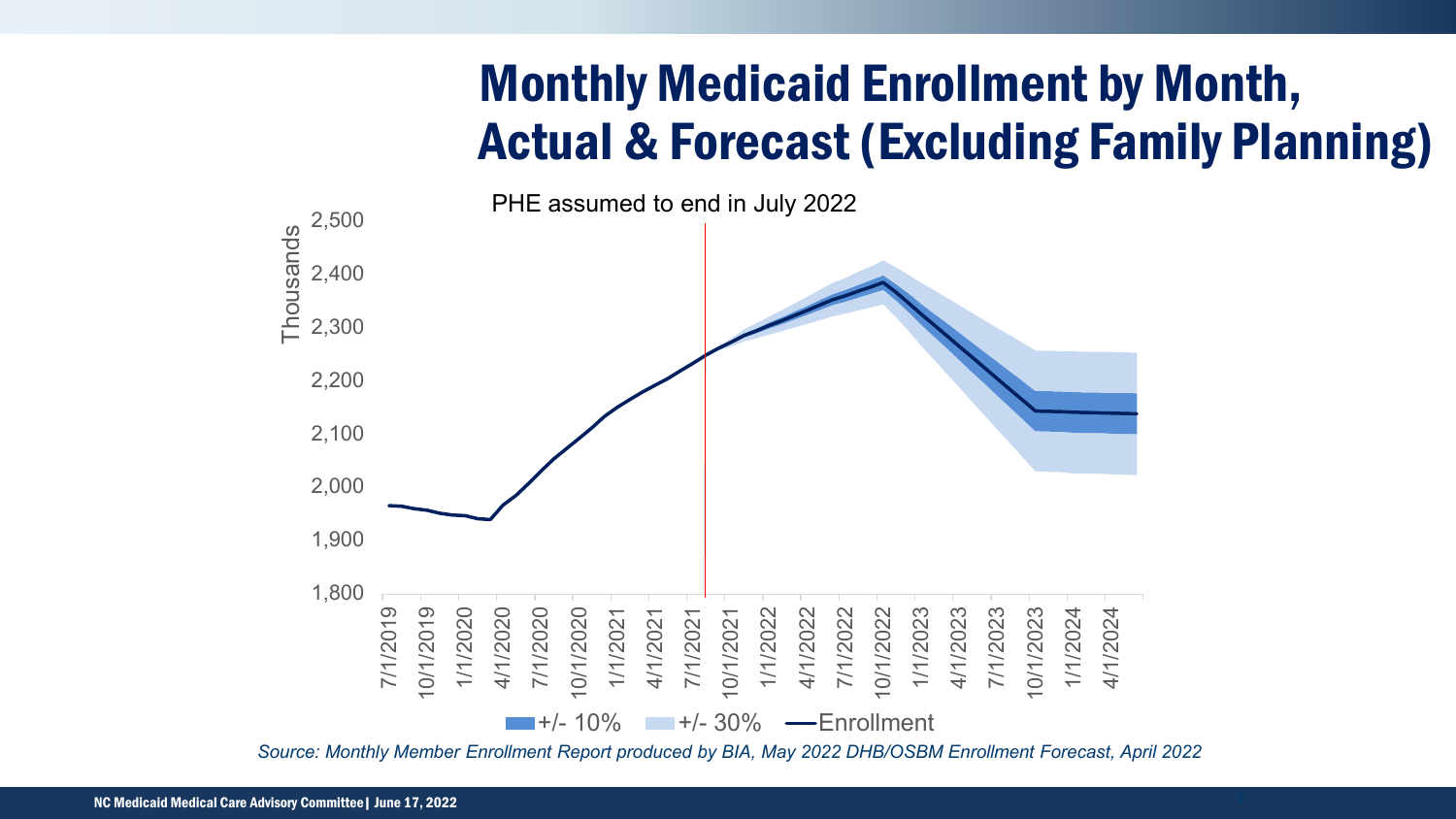### NC Medicaid Actuals v. Budget

Through April, NC Medicaid has expended a higher % of total budget than at the same point last year.



Source: BD701 actuals as of April 2021 and April 2022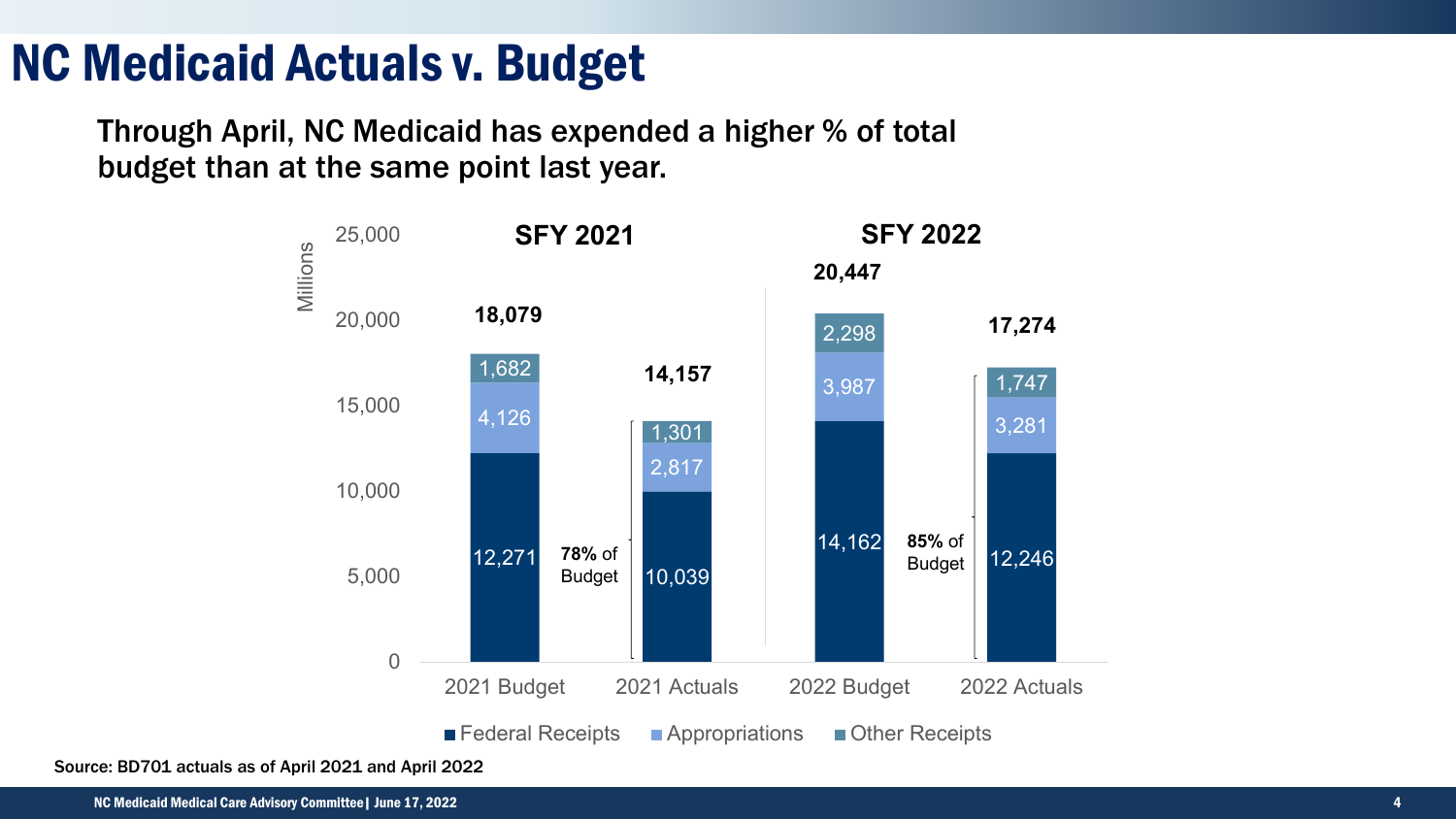### NC Medicaid Budget Year-End (SFY 2021-22)

- Extending COVID rate increases for SNF, PCS through June 30, 2022 added to shortfall
- Extension of the public health emergency and the enhanced FMAP rate produced net gain
- Funding COVID rate increases for HCBS services with ARPA receipts offset appropriations spend
- Support from available resources within DHHS will fill gap

NC Medicaid expects to end the year on budget